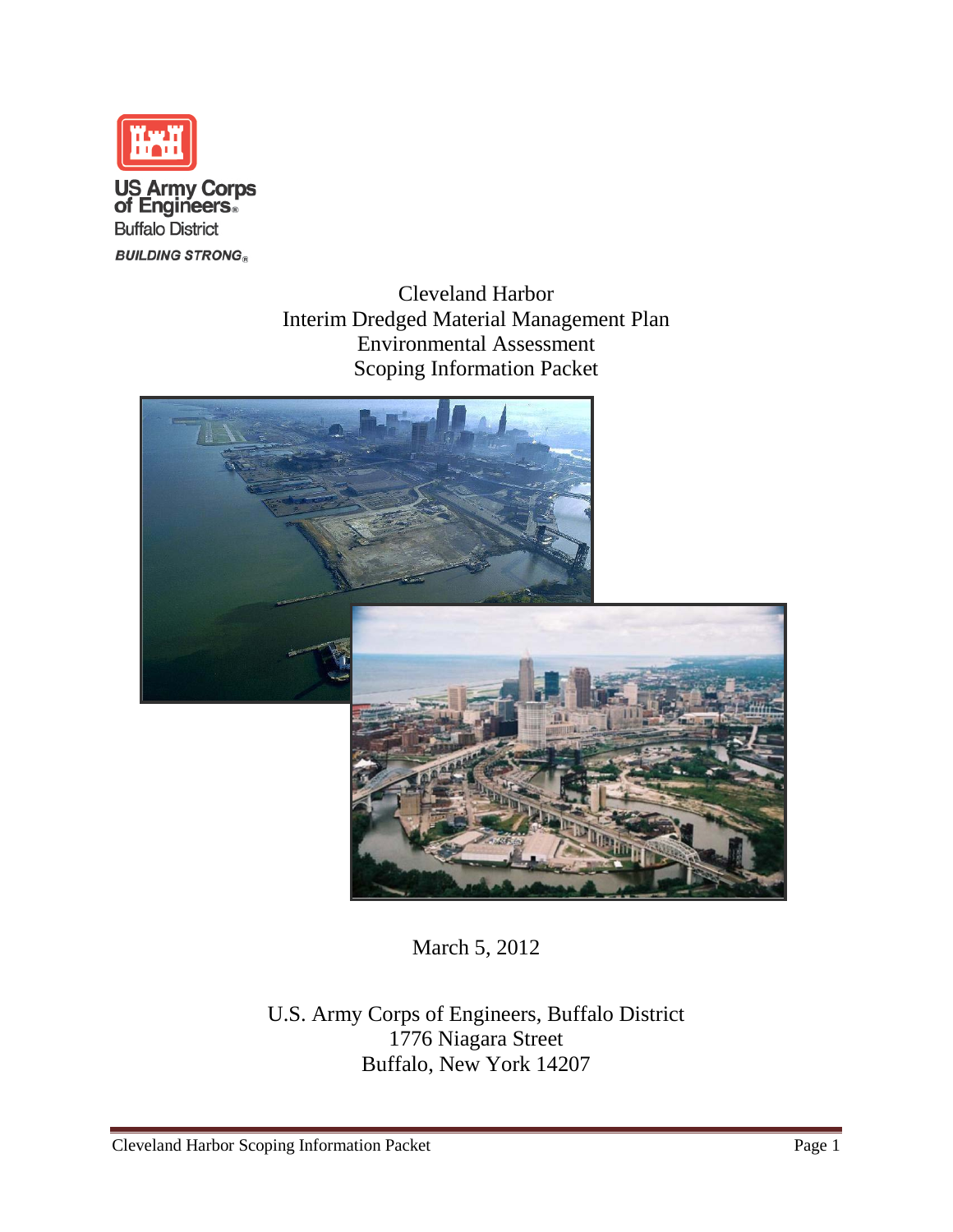# **Contents**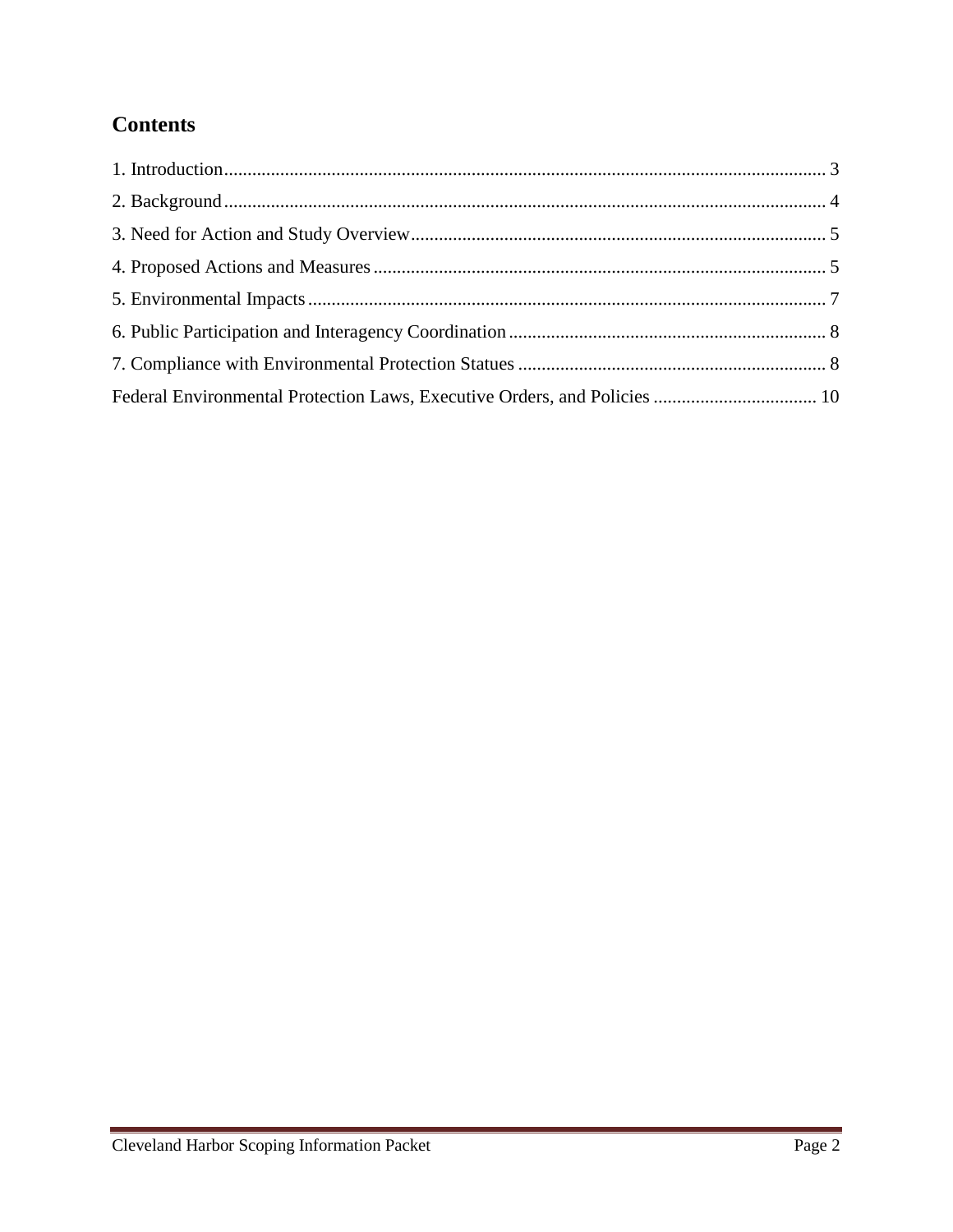#### <span id="page-2-0"></span>**1. Introduction**

Implementation of the National Environmental Policy Act (NEPA) requires that Federal agencies initiate "an early and open process for determining the scope of issues to be addressed and for identifying any significant issues related to the proposed action." The purpose of this Scoping Information is to disseminate information regarding the U.S. Army Corps of Engineers (USACE), Buffalo District Cleveland Harbor Interim Dredged Material Management Plan, and to elicit comments from interested parties. This information has been prepared as part of the formal scoping process pursuant to NEPA and the Council on Environmental Quality (CEQ) regulations implementing NEPA (40 CFR Part 1500 et seq.)

Cleveland Harbor is located on Lake Erie at the mouth of the Cuyahoga River. The harbor is 191 miles southwest of Buffalo, NY and 110 miles east of Toledo, Ohio (Figure 1). It measures about 1,300 acres, is 5 miles long and varies in width between 1,600 to 2,400 feet. The harbor is protected by a breakwater system: an east breakwater (20,970 feet long), a west breakwater (6,048 feet long), and the east and west arrowhead breakwaters (each measuring 1,250 feet). Authorized depths in this area range from 25 to 28 feet. The East and West Arrowhead Breakwater protect the Lake Approach Channel with an authorized depth of 29 feet. The Entrance Channel varies in width from 220 to 750 feet and is maintained at an authorized depth of 28 feet to the mouth of the Cuyahoga River. The lower Cuyahoga River Channel, from the lakeward side of the piers to immediately above the Old River confluence, is maintained to an authorized depth of 27 feet. The upper Cuyahoga River and turning basin are maintained to an authorized depth of 23 feet and 18 feet respectively.

Since the 1960's, five confined disposal facilities (CDFs) have been constructed at Cleveland Harbor (9, 10B, 12, 13, and 14). The current operational CDF, 10B, design capacity has been reached. Since 2006, measures have been implemented to extend the useful life of the CDF and this capacity will be full in 2014. In 2007, testing in accordance with joint U.S. Environmental Protection Agency (USEPA)/USACE protocols contained in the Great Lakes Dredged Material Testing and Evaluation Manual (1998), indicated that all sediment dredged from Cleveland Harbor and Cuyahoga River Channels is unsuitable for open lake and nearshore placement. All dredge sediment is currently disposed in a CDF. Sediment sampling is conducted approximately every five years and is scheduled for 2012.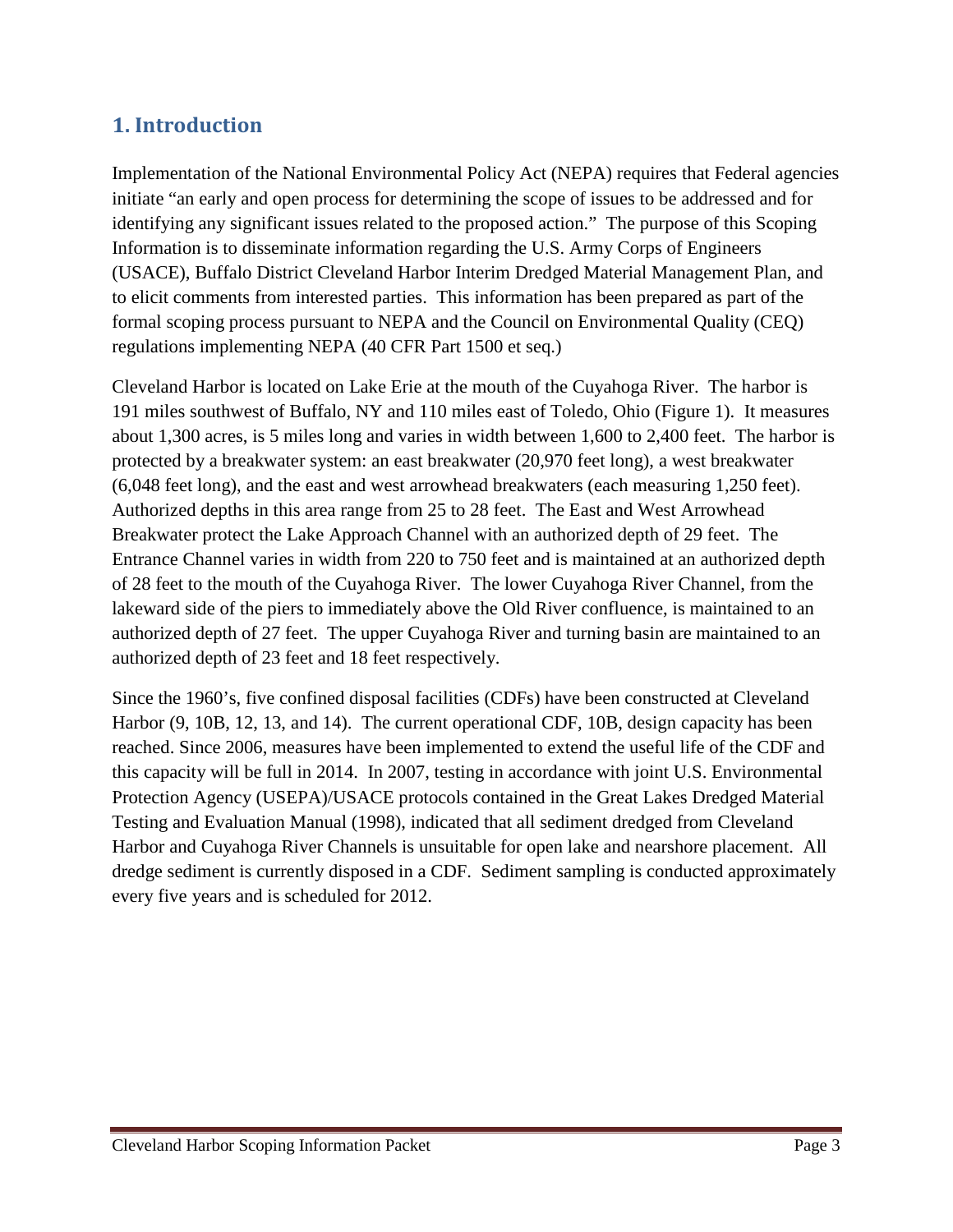

Figure 1: Location of Cleveland Harbor, Ohio

# <span id="page-3-0"></span>**2. Background**

Capacity in the Cleveland Harbor CDFs for disposal of dredged sediment is limited. Additional capacity is required to continue the operation and economic viability of the port. To maintain (i.e., dredge) the federally authorized channel, a reduced quantity of approximately 225,000 cubic yards (cy) of sediment must be dredged and managed each year. Since 2006, the original design capacity of the existing CDFs has been extended using management strategies contained within the original design footprint of the CDFs. By the year 2015, a new disposal facility or other management method will have to be in place in order to continue dredging Cleveland Harbor.

The August 2009 draft Dredged Material Management Plan and Environmental Impact Statement (2009 DMMP-EIS) for Cleveland Harbor specified construction of a new waterfront CDF. Ultimately, the facility could not be constructed for financial reasons. Contained within the 2009 DMMP-EIS was also a review of potential beneficial uses of dredged material that included mine land reclamation, littoral nourishment, soil manufacture, wetlands/habitat creation, and landfill cover. However, none of these alternatives were considered feasible at that time nor carried forward for detailed analysis due to a lack of information and inability to refine the management concepts.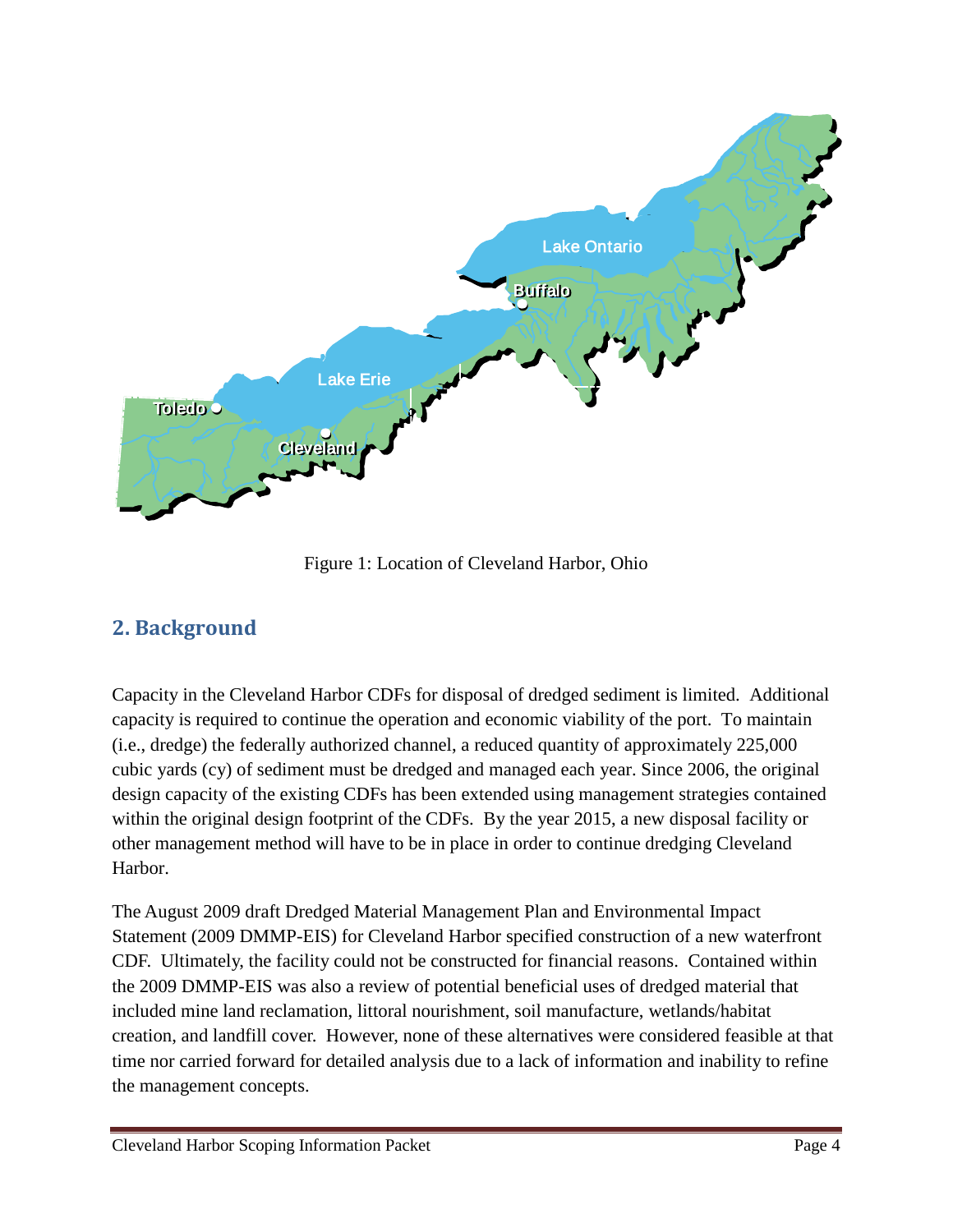In 2011, a report was prepared by the USACE, Engineer Research and Development Center (ERDC) providing a review of the logistical and technical feasibility of beneficial use alternatives, including an analysis of the engineering and ecological suitability, environmental and regulatory acceptability, site specific logistical considerations, and preliminary cost estimates for implementing each of the beneficial use management options deemed feasible. A screeninglevel analysis of potential risk to human health demonstrated that the use of dredged material for topsoil or fill at commercial and industrial sites would be protective of human health. The potential risk and acceptability of using dredged material for surface soils at recreational sites will be dependent on the type of recreational activity and site construction methods. Construction methods can be used to reduce or eliminate potential risk to human health, further increasing the range of options for beneficial use of dredged material. The full report can be accessed at: <http://www.lrb.usace.army.mil/missions/cleveland/b-report.html>

# <span id="page-4-0"></span>**3. Need for Action and Study Overview**

All existing Cleveland CDFs would have been filled to capacity in 2006 had USACE not implemented a variety of management measures (such as berm raisings). By the year 2015, additional disposal capacity or method will have to be available in order to continue dredging Cleveland Harbor. The Buffalo District will complete an Interim DMMP/Environmental Assessment (EA) that will assess short-term alternatives for dredged material placement from 2015 through 2018.

The Buffalo District has worked very closely with the project's stakeholders, including but not limited to, the Cleveland-Cuyahoga County Port Authority, City of Cleveland, and State regulatory agencies to identify sustainable alternatives for dredged material management in lieu of building new CDFs. During 2010, various beneficial use alternatives were brought to the attention of the Cleveland Harbor Dredging Task Force and the USACE, Buffalo District. The Interim DMMP/EA will assess a variety of alternative measures contained in the USACE, ERDC report and that have been presented at monthly Cleveland Harbor Dredging Task Force meetings.

# <span id="page-4-1"></span>**4. Proposed Actions and Measures**

The selected alternative would include either one or a combination of the following alternatives.

Alternative 1: No Action - Under this alternative, the Federal Government would do nothing to address the need for interim placement of dredged material. Without dredging, the navigation channel would progressively shoal in and eventually impede commercial navigation. Deep-draft commercial navigation would become economically nonviable and gradually cease.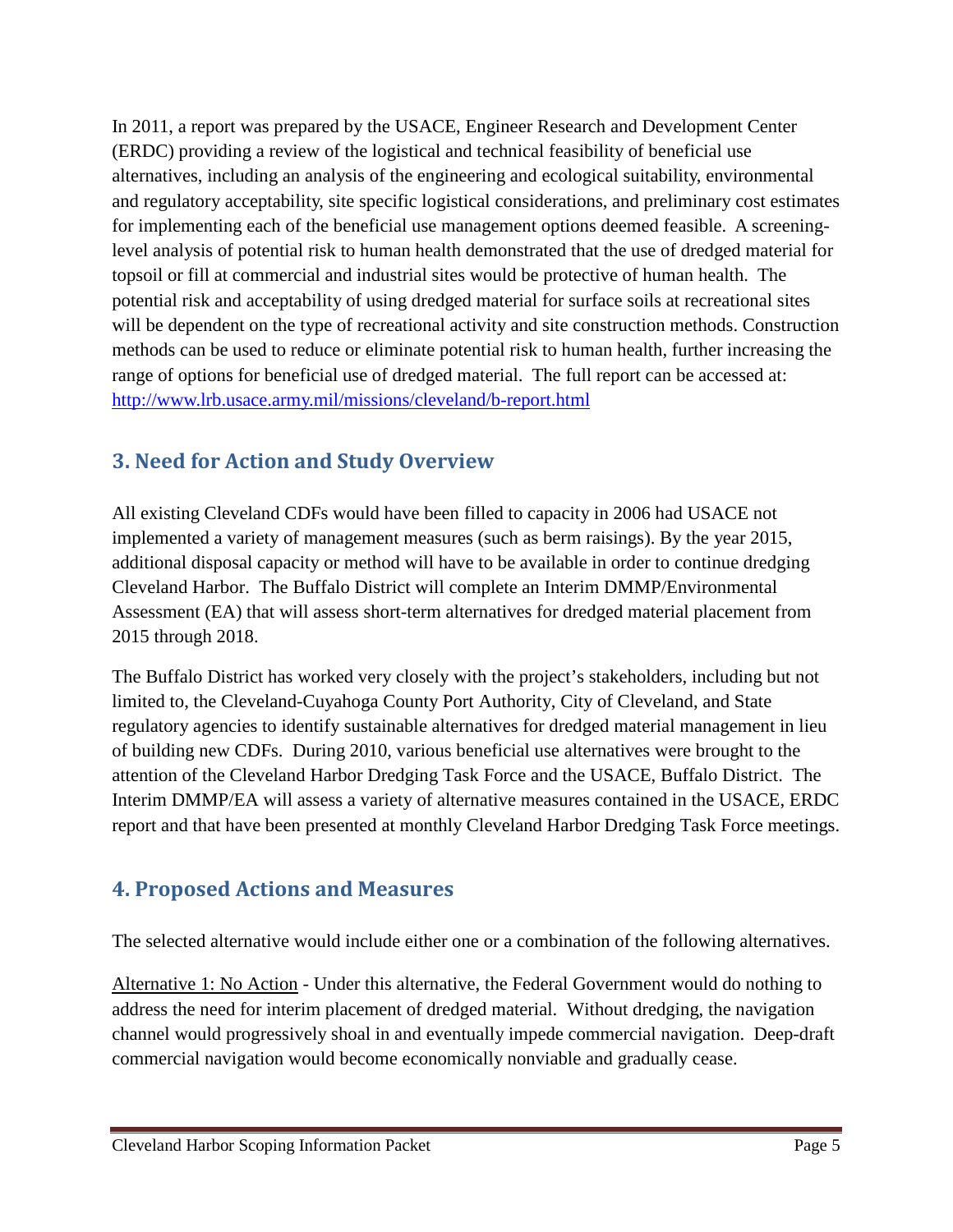Alternative 2: Brook Park Landfill - Brook Park is a 28-acre landfill located south of Hopkins Airport that is owned by the City of Cleveland. The City is currently developing plans for capping and filling the former landfill in order to accommodate industrial development of the site, including potential use as a solar collection farm. The site is easily accessible for truck transportation and has a capacity for accepting 350,000 to 500,000 cy of dredged sediment depending on the final site development plans. Development of the site will require geotechnical survey and engineering analysis of site stability, storm water control, and protection of the adjacent Abrams Creek. The City planned to complete environmental and geotechnical assessments in 2011 to confirm the feasibility of developing the site. The site is anticipated to be ready to receive dredged sediment as early as 2013.

Alternative 3: Silver Oak Landfill - Silver Oak is a 27-acre inactive construction and demolition landfill located on a 49-acre site at 26101 Solon Rd, Oakwood Village, Ohio. Negotiations for closure of the landfill under OEPA rules are currently underway between representatives of the the landfill owner and the Cuyahoga County Board of Health. Closure of the landfill will require contouring the landfill and construction of a compacted cap requiring a minimum of 100,000 cy of fill or dredged sediment. Due to the current configuration of the landfill, construction of the final cap and vegetative cover may require a modification to the original landfill design and permit. The site is located adjacent to the Cleveland MetroPark Bedford Reserve which is adjacent to Tinkers Creek. This is a high quality recreation area that includes picnic areas, hiking trails, and horseback riding trails. Upstream of the landfill, Tinkers Creek drops 220 feet over a two mile reach where a steep, walled gorge is the dominant landform surrounding the creek. The gorge, declared a National Natural Landmark, is a unique area with numerous tree, shrub, and flower species. Additional dredged sediment could be used for contouring and landscaping the site (Silver Oak) for use as an upland nature preserve, creating the opportunity to use an additional 200,000 cy of dredged sediment.

Alternative 4: Adding capacity at existing CDFs - USACE will be developing a plan to optimize capacities through mounding dredged sediment in CDFs 10B, 9, and 12. The dredged sediment would be mechanically placed in the CDFs and graded to meet structural and slope stability requirements. Due to the proximity to Burke Lakefront Airport, the project must comply with Federal Aviation Administration requirements. The height and slope of the mounded sediment would be determined during further alternative development based largely on results of geotechnical analysis of the CDFs. Locations and methods of mechanical offloading of dredged sediment would also be analyzed.

Alternative 5: CVIC site - The Cuyahoga Valley Industrial Center (CVIC) is a 58-acre brownfield development located at 3183 Independence Road controlled by a public-private partnership dedicated to attracting development to the City. The need for significant quantities of construction fill to bring the site to finished grade makes it an attractive prospect for the beneficial use of dredged sediment. This site has previously obtained Ohio EPA approval for receipt of dredged sediment in 2010. The estimated capacity at the site is 300,000 cy.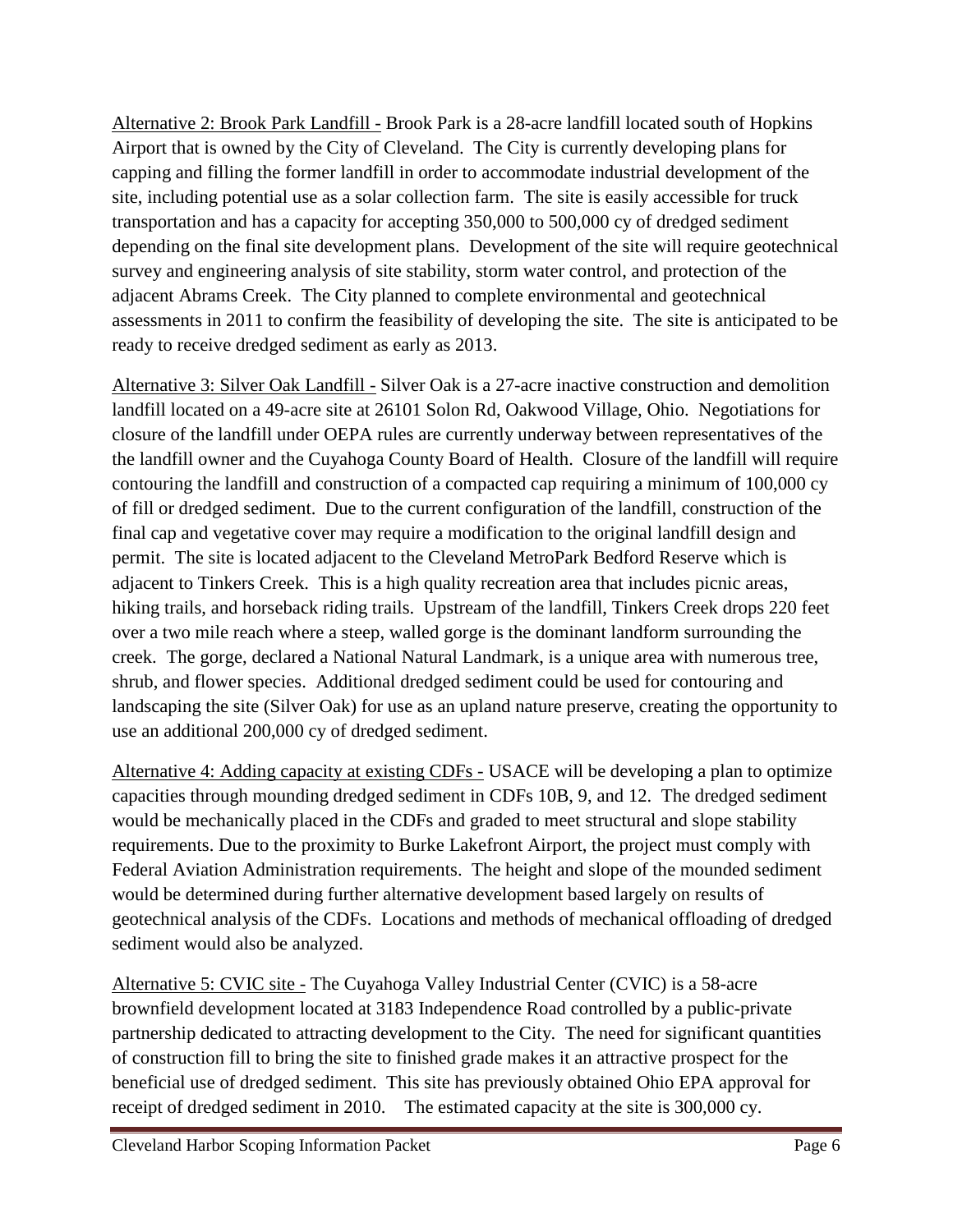The buildable site is currently for sale and there is no assurance that the presently available capacity can be retained for purposes of this Interim DMMP. However, in the event capacity at the site is preserved, a project could consist of two options: 1) removal of sediment from the adjacent upper Cuyahoga River during dredging operations with direct truck transport to the nearby site, or; 2) Excavation of sediment from the existing CDFs with truck transport to the site.

There is a possibility that this alternative could be implemented as a disposal site option in conjunction with dredging as early as the fall of 2012. If this were to occur, it would be preceded by a separate Environmental Assessment.

Alternative 6: Cleveland Lakefront Nature Preserve - The Cleveland Lakefront Nature Preserve is an 88-acre CDF, formerly CDF14, on Cleveland's east side along Lake Erie. Approximately 6 million cy of sediment from Cleveland Harbor was placed into CDF 14 from 1979 to 1999. In 1999, the site was transferred to the non-Federal sponsor, Cleveland-Cuyahoga County Port Authority, and is currently managed as a nature preserve. In 2007, a study conducted by OEPA indicated that the site can be used safely as a nature preserve and recreation site for hiking and bird watching. OEPA has indicated that a five acre section of the facility contains pollutants with measured levels above residential land use standards established by OEPA. The contaminants of concern include polynuclear aromatic hydrocarbons (PAHs), polychlorinated biphenyls (PCBs), and lead. The preliminary remediation plan is to place a 4-foot cap of soil or dredged sediment on top of the area that has elevated concentrations of contaminants. Approximately 28,500 cy of material would be needed to cover the five acre area and reduce potential future exposure to people and wildlife.

Alternative 7: ODOT Transportation Projects - The Ohio Department of Transportation (ODOT) is planning roadway construction projects in the Cleveland area. It is anticipated that these projects could require significant quantities of top soil/fill if the projects proceed to construction. Currently, ODOT is in the process of reviewing the schedules for the projects and the State of Ohio is evaluating funding priorities.

# <span id="page-6-0"></span>**5. Environmental Impacts**

Future conditions with the no-action alternative, as well as potential impacts associated with the proposed action and alternatives, will be assessed for several social, economic, and environmental categories including:

- Biological Resources
- Recreation
- Cultural Resources
- Socioeconomics
- Transportation
- Geology and Soils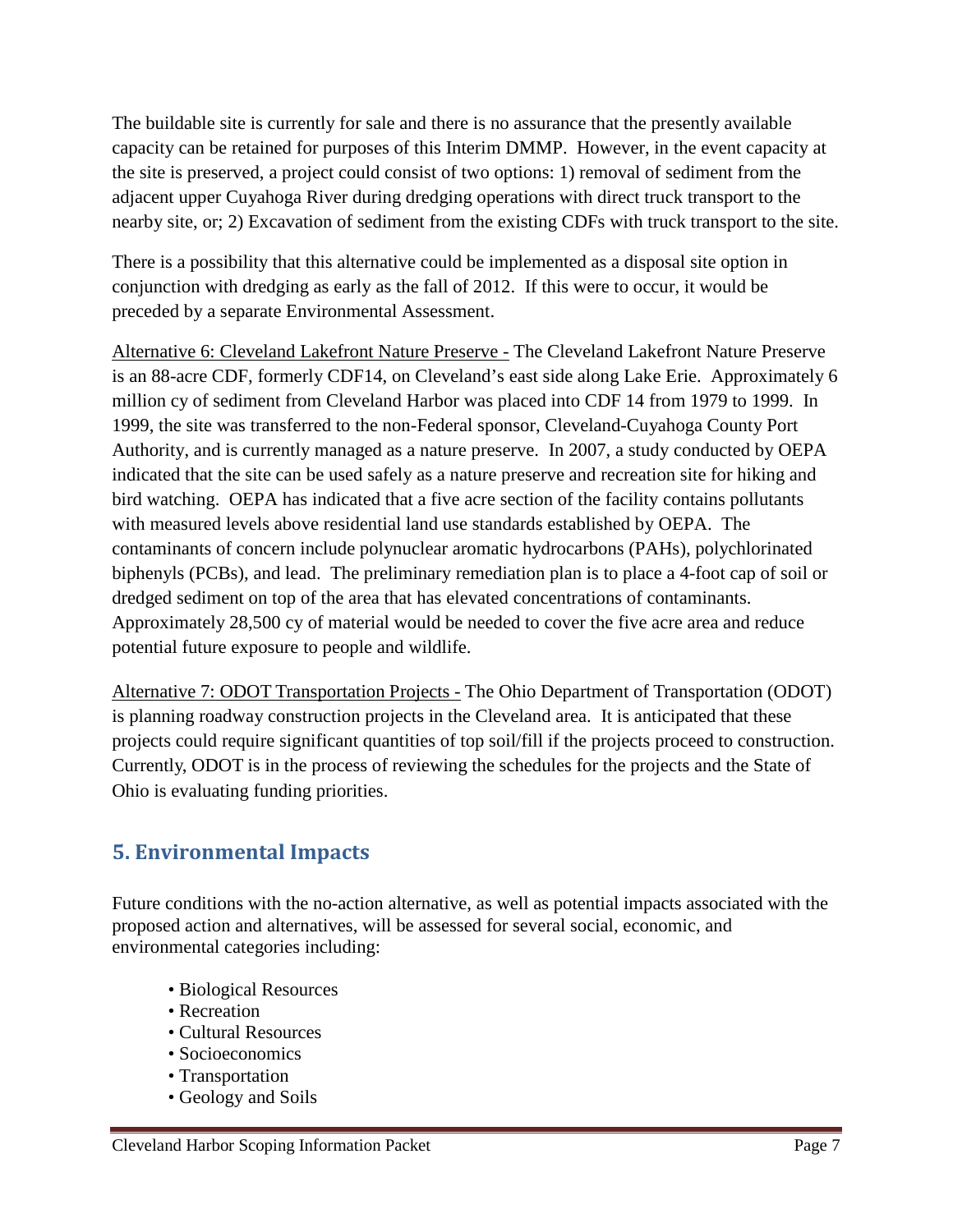- Water Resources
- Solid Waste Management
- Contaminated Materials
- Air Quality
- Noise
- Aesthetics
- Health and Safety
- Environmental Justice

### <span id="page-7-0"></span>**6. Public Participation and Interagency Coordination**

Throughout the scoping process, stakeholders and interested parties are invited to provide comment on the alternatives that will be evaluated in the Cleveland Harbor Interim Dredged Material Management Plan. An Environmental Assessment will evaluate the potential social, economic, and environmental effects that may be expected from each alternative plan selected for detailed analysis.

### <span id="page-7-1"></span>**7. Compliance with Environmental Protection Statues**

a. National Environmental Policy Act (NEPA) In accordance with the Council on Environmental Quality's "Regulations for Implementing the Procedural Provisions of the NEPA of 1969" (40 CFR 1500-1508) and Engineer Regulation 200-2-2 (Procedures for Implementing NEPA), the USACE, Buffalo District will assess the potential environmental effects of the project alternatives on the quality of the human environment. Using a systematic and interdisciplinary approach, an assessment will be made of the potential environmental impacts for each plan as judged by comparing the "with-project" and "without-project" conditions. The Environmental Assessment process will determine if an Environmental Impact Statement is required, or if an Environmental Assessment and Finding of No Significant Impact (FONSI) is appropriate.

b. Clean Water Act It is expected that a plan will be proposed for implementation that involves the placement of dredged or fill material in an upland disposal facility where there may be a discharge (return water) back into waters of the U.S. Therefore, the project will be evaluated in accordance with the guidelines promulgated by the Administrator of the U.S. Environmental Protection Agency in conjunction with the Secretary of the Army under the authority of Section 404(b)(1) of the Act. A Section 404(a) Public Notice will be issued and any party that may be significantly impacted by the project will be afforded the opportunity to request a public hearing. Under Section 401 of the Act, certification from the Ohio Environmental Protection Agency that the proposed project is in compliance with established water quality standards will be requested.

If the proposed project will involve any construction activities affecting one acre or more, a National Pollution Discharge Elimination System stormwater permit will be required.

c. National Historic Preservation Act Under Section 106 of this Act, this Scoping Information initiates USACE consultation with the National Park Service, the Ohio Historic Preservation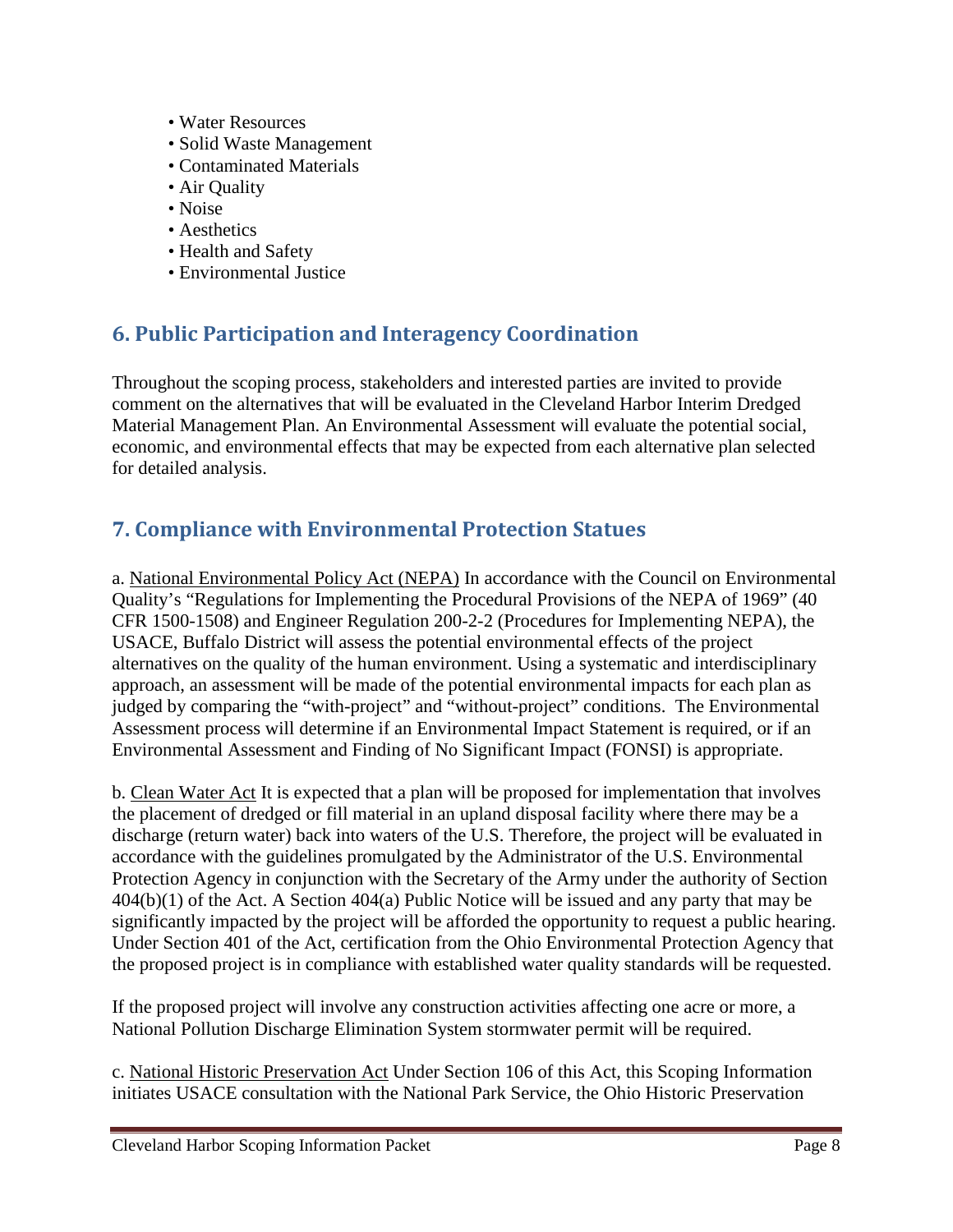Office, interested Indian Nations, historic preservation organizations, and others likely to have knowledge of, or concern with, historic properties that may be present within the area of potential effect. A Section 106 Review Project Summary Form, sent under separate cover, will additionally initiate consultation with the Ohio State Historic Preservation Office.

d. Coastal Zone Management Act. The Act requires that Federal actions reasonably likely to affect any land or water use or natural resource of the coastal zone, regardless of location, be consistent with approved state coastal management programs. A Federal consistency determination will be submitted to the Ohio Department of Natural Resources (ODNR), Office of Coastal Management for their concurrence.

e. Endangered Species Act. In accordance with Section 7 of this Act, USACE, Buffalo District is requesting information from the U.S. Fish and Wildlife Service (USFWS) on any listed or proposed species, or designated or proposed critical habitat that may be present in the project area. If this consultation with USFWS identifies any such species or critical habitat, then USACE, Buffalo District will conduct a biological assessment to determine the proposed project's effect on these species or critical habitat.

f. Fish and Wildlife Coordination Act. USACE, Buffalo District is coordinating this study with the Reynoldsburg Field Office of the USFWS and ODNR, Division of Wildlife. USACE, Buffalo District will collaborate with these agencies to identify any fish and wildlife concerns, identify relevant information on the study area, obtain their views concerning the significance of fish and wildlife resources and anticipated project impacts, and identify those resources which need to be evaluated in the study. Full consideration will be given to their comments and recommendations resulting from this coordination.

g. Other Coordination Requirements. In addition to the aforementioned Federal statutes, the proposed project must also comply with other applicable or relevant and appropriate Federal laws as provided in the comprehensive list below. Therefore, an additional intent of this scoping information packet is to disseminate pertinent project information to meet the applicable coordination/consultation requirements required under their provisions.

The purpose of the scoping process is to provide an opportunity for the public and governmental agencies to comment on and provide input to help identify issues related to the proposed project to be addressed in the Environmental Assessment. If, after this evaluation, it is concluded that the proposed project would have no significant environmental impacts and an environmental impact statement is not required, the District Commander will sign a FONSI.

Comments and input about the issues and studies for the proposed project will be accepted **30 days from the date of this scoping document** and should be sent to:

> U.S. Army Corps of Engineers, Buffalo District Environmental Analysis Team ATTN: Christine M. Cardus, Biologist 1776 Niagara Street Buffalo, NY 14207-3199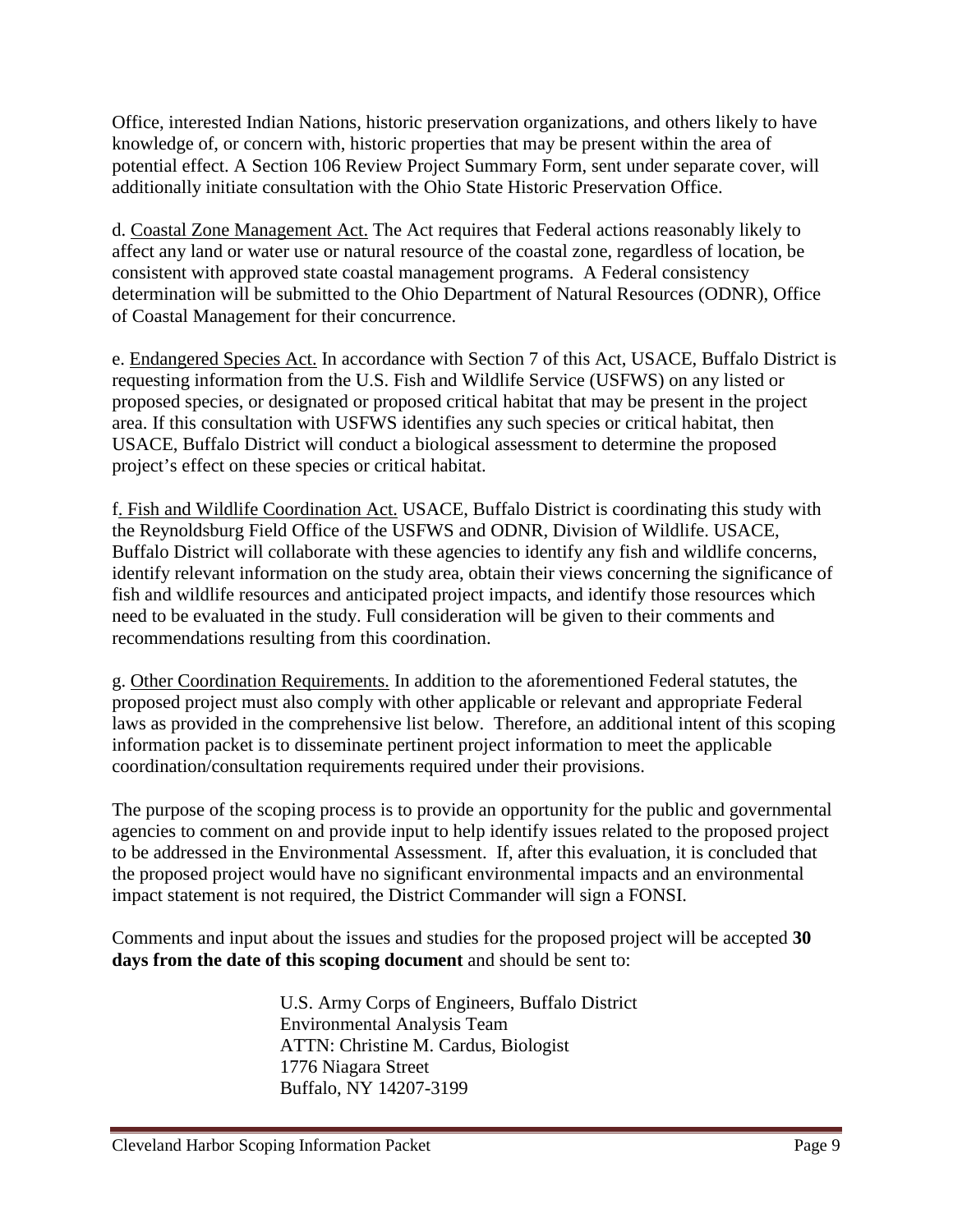Telephone No.: 716-879-4130 Fax No.: 716-879-4396 E-mail: [Christine.M.Cardus@usace.army.mil](mailto:christine.m.cardus@usace.army.mil)

#### <span id="page-9-0"></span>**Federal Environmental Protection Laws, Executive Orders, and Policies**

#### **1. PUBLIC LAWS**

(a) American Folklife Preservation Act, P.L. 94-201; 20 U.S.C. 2101, *et seq.*

(b) Anadromous Fish Conservation Act, P.L. 89-304; 16 U.S.C. 757, *et seq.* 

(c) Antiquities Act of 1906, P.L. 59-209; 16 U.S.C. 431, *et seq.* 

(d) Archaeological and Historic Preservation Act, P.L. 93-291; 16 U.S.C. 469, *et seq.* (Also known as the

Reservoir Salvage Act of 1960, as amended; P.L. 93-291, as amended; the Moss-Bennett Act; and the

Preservation of Historic and Archaeological Data Act of 1974.)

(e) Bald Eagle Act; 16 U.S.C. 668.

(f) Clean Air Act, as amended; P.L. 91-604; 42 U.S.C. 1857h-7, *et seq.* 

(g) Clean Water Act, P.L. 92-500; 33 U.S.C. 1251, *et seq.* (Also known as the Federal Water Pollution Control Act; and P.L. 92-500, as amended.)

(h) Coastal Barrier Resources Act of 1982, 16 U.S.C. § 3501 *et seq.*; 12 U.S.C. § 1441 *et seq.* 

(i) Coastal Zone Management Act of 1972, as amended, P.L. 92-583; 16 U.S.C. 1451, *et seq.* 

(j) Endangered Species Act of 1973, as amended, P.L. 93-205; 16 U.S.C. 1531, *et seq.* 

(k) Estuary Protection Act, P.L. 90-454; 16 U.S.C. 1221, *et seq.* 

(l) Federal Environmental Pesticide Control Act, P.L. 92-516; 7 U.S.C. 136.

(m) Federal Water Project Recreation Act, as amended, P.L. 89-72; 16 U.S.C. 460-1(12), *et seq.* 

(n) Fish and Wildlife Coordination Act of 1958, as amended, P.L. 85-624; 16 U.S.C. 661, *et seq.* 

(o) Historic Sites Act of 1935, as amended, P.L. 74-292; 16 U.S.C. 461, *et seq.* 

(p) Land and Water Conservation Fund Act, P.L. 88-578; 16 U.S.C. 460/-460/-11, *et seq.* 

(q) Migratory Bird Conservation Act of 1928; 16 U.S.C. 715.

(r) Migratory Bird Treaty Act of 1918; 16 U.S.C. 703, *et seq.* 

(s) National Environmental Policy Act of 1969, as amended, P.L. 91-190; 42 U.S.C. 4321, *et seq.* 

(t) National Historic Preservation Act of 1966, as amended, P.L. 89-655; 16 U.S.C. 470a, *et seq.* 

(u) Native American Religious Freedom Act, P.L. 95-341; 42 U.S.C. 1996, *et seq.* 

(v) Resource Conservation and Recovery Act of 1976, P.L. 94-580; 7 U.S.C. 1010, *et seq.* 

(w) River and Harbor Act of 1899, 33 U.S.C. 403, *et seq.* (Also known as the Refuse Act of 1899.)

(x) Submerged Lands Act of 1953, P.L. 82-3167; 43 U.S.C. 1301, *et seq.* 

(y) Surface Mining and Reclamation Act of 1977, P.L. 95-89; 30 U.S.C. 1201, *et seq.* 

(z) Toxic Substances Control Act, P.L. 94-469; 15 U.S.C. 2601, *et seq.* 

(aa) Watershed Protection and Flood Prevention Act, as amended, P.L. 83-566; 16 U.S.C. 1001, *et seq.* 

(bb) Wild and Scenic Rivers Act, as amended, P.L. 90-542; 16 U.S.C. 1271, *et seq.* 

#### **2. EXECUTIVE ORDERS**

(a) Executive Order 11593, Protection and Enhancement of the Cultural Environment. May 13, 1979 (36 FR 8921; May 15, 1971).

(b) Executive Order 11988, Floodplain Management. May 24, 1977 (42 FR 26951; May 25, 1977).

(c) Executive Order 11990, Protection of Wetlands. May 24, 1977 (42 FR 26961; May 25, 1977).